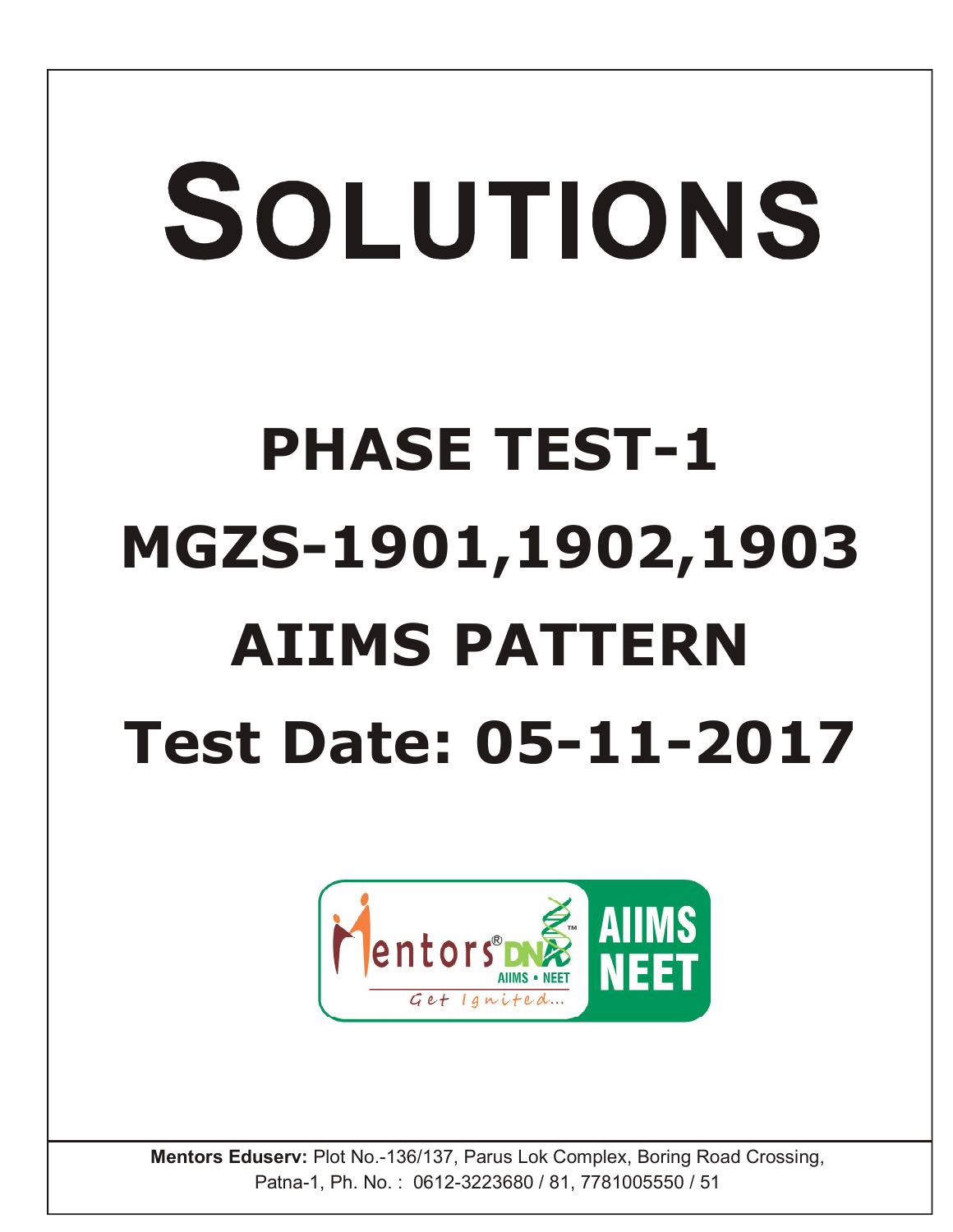

Mentors DNE **AIIMS NEET**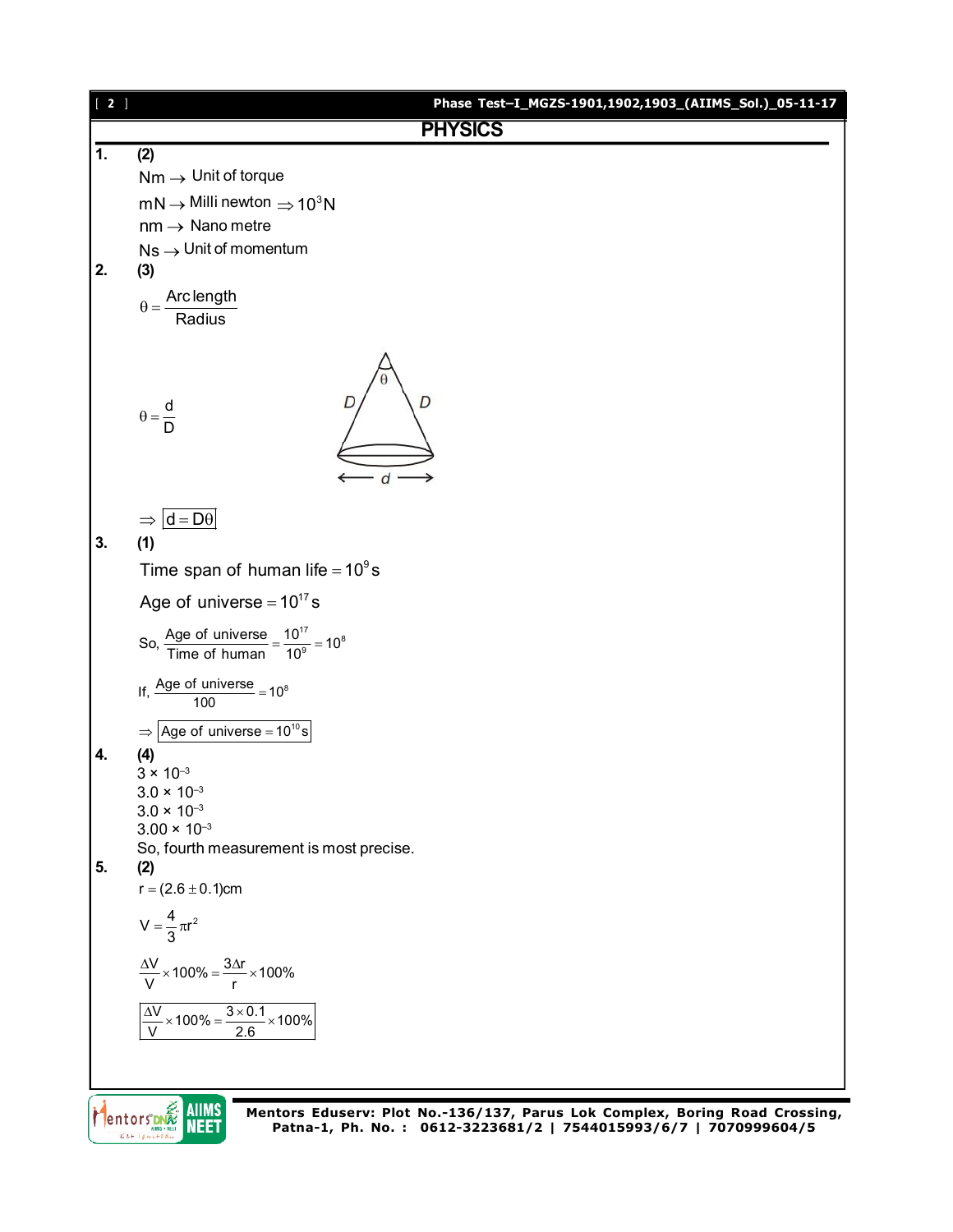**Phase Test–I\_MGZS-1901,1902,1903\_(AIIMS\_Sol.)\_05-11-17** [ **3** ] **6. (4)** 41.68 cm The rightmost digit is most insignificant and leftmost is most significant. So,  $8 \rightarrow$  most insignificant  $4 \rightarrow$  most significant **7. (1)**  $F \propto V^a \rho^b q^c$  $F = [L^3]^a [ML^{-3}]^b [LT^{-2}]^c$  $[MLT^{-2}] = F = [M^bL^{3a-3b+c}T^{-2c}]$ On comparing  $\overline{b} = 1$ ,  $-2c = -2$   $\Rightarrow \overline{c} = 1$  $3a - 3b + c = 1$  $\Rightarrow$  3a - 3 + 1 = 1  $\Rightarrow$  3a - 2 = 1  $\Rightarrow$  3a = 3  $\Rightarrow$  a = 1 So, on putting all these values,  $F = V \rho g$ **8. (2)** The dimensional formula of energy  $E = [ML<sup>2</sup>T<sup>-2</sup>]$ So, dimensions of i) Mass  $\rightarrow$  1 ii) Length  $\rightarrow$  2 iii) Time  $\rightarrow$  -2 **9. (3)** Energy density  $=$   $\frac{E}{V}$   $=$   $\frac{1}{2}$   $\varepsilon_0$  E<sup>2</sup>  $\Rightarrow$   $\frac{ML^2T^{-2}}{L^3}$   $\Rightarrow$   $\left[$ [ML<sup>-1</sup>T<sup>-2</sup>]  $=$   $\frac{1}{2}$   $\varepsilon_0$ E<sup>2</sup>  $=\frac{E}{U}=\frac{1}{2}\varepsilon_0E^2 \Rightarrow \frac{ML^2T^{-2}}{13} \Rightarrow |[ML^{-1}T^{-2}]=\frac{1}{2}\varepsilon_0E$ **10. (3)** 2  $\frac{d^2y}{dx^2}$  will have dimensions of  $\frac{y}{x^2}$  $y \rightarrow$  pressure,  $x \rightarrow$  velocity gradient  $x \rightarrow \frac{V}{L} \Rightarrow \frac{LT^{-1}}{L} \Rightarrow T^{-1}$  $\rightarrow \frac{V}{L} \Rightarrow \frac{LT^{-1}}{L} \Rightarrow T^{-1}$   $\frac{y}{x^2} = \frac{ML^{-1}T^{-2}}{T^{-2}} \Rightarrow [ML^{-1}]$  $=\frac{ML^{-1}T^{-2}}{T^{-2}} \Rightarrow [ML^{-1}]$ **11. (3)** 2  $F = \frac{\alpha - t}{\beta v^2}$  $=\frac{\alpha - t}{\beta v^2}$ Dimensionally,  $\alpha = [T^2]$  $[MLT^{-2}] = \frac{[T^2]}{\beta[L^2T^{-2}]}$  $^{-2}$ ] =  $\frac{1}{\beta L^2}$ Mentors DNA **AIIMS** 

**Mentors Eduserv: Plot No.-136/137, Parus Lok Complex, Boring Road Crossing, Patna-1, Ph. No. : 0612-3223681/2 | 7544015993/6/7 | 7070999604/5**

**NEET** 

 $C + I$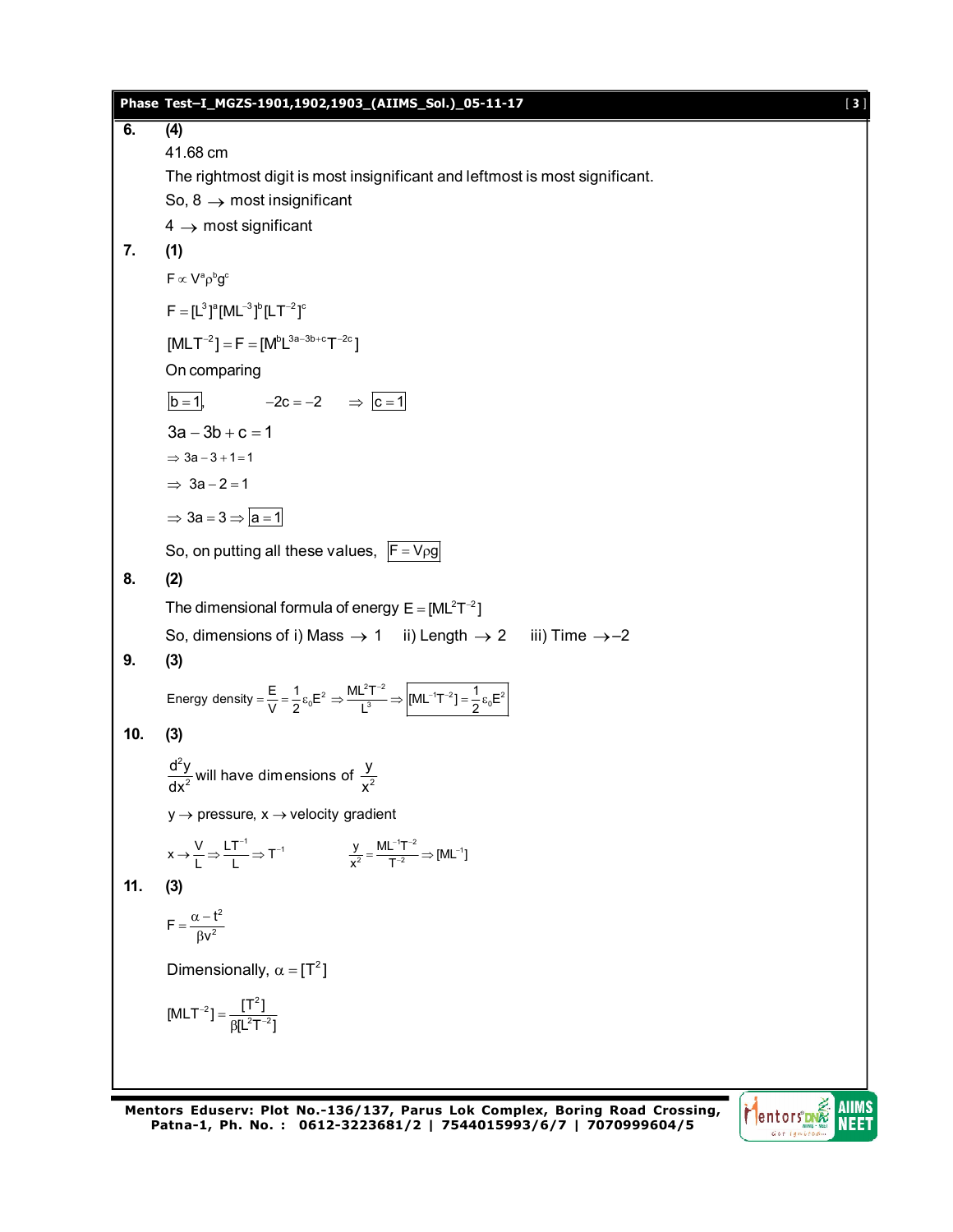## [ **4** ] **Phase Test–I\_MGZS-1901,1902,1903\_(AIIMS\_Sol.)\_05-11-17**



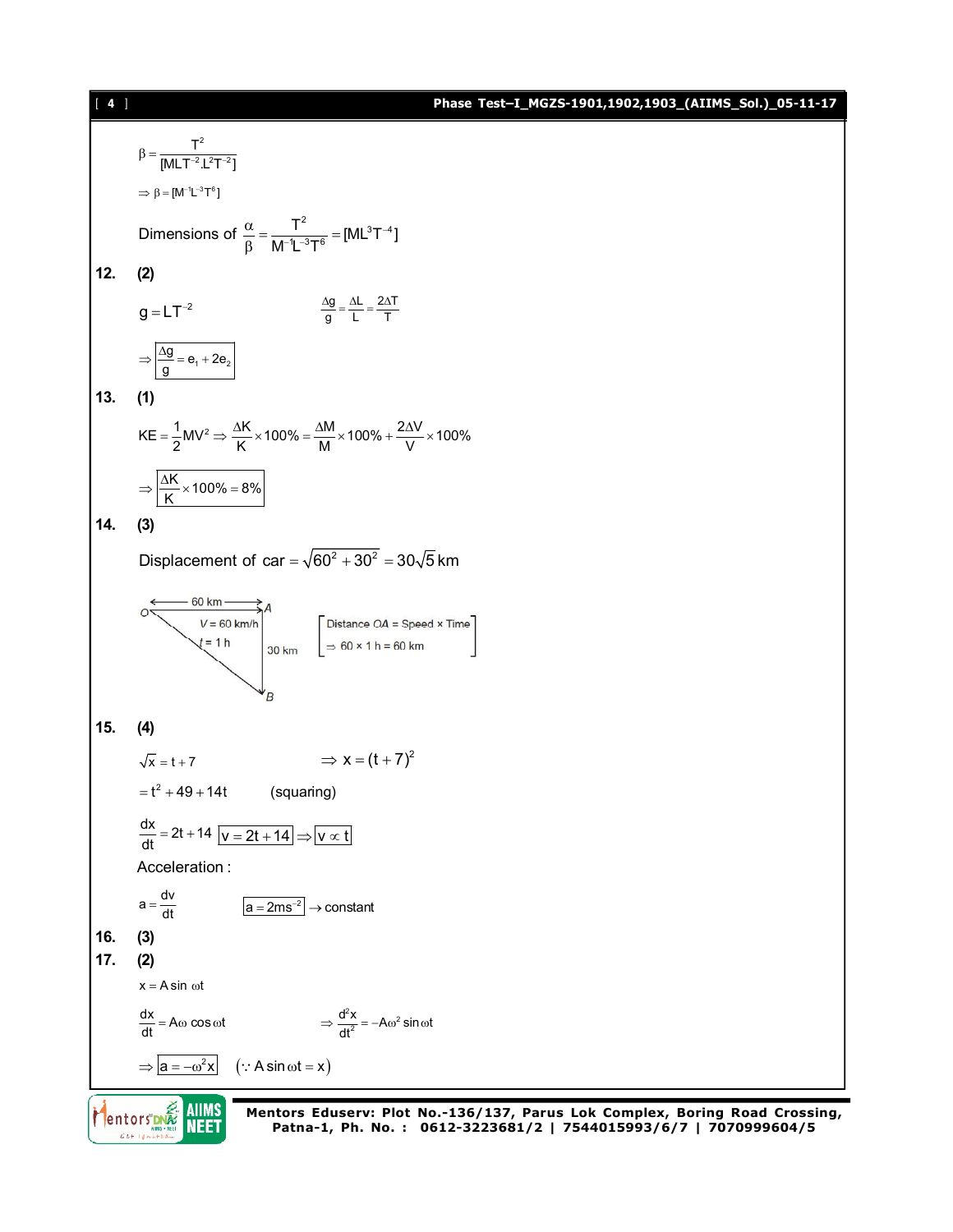

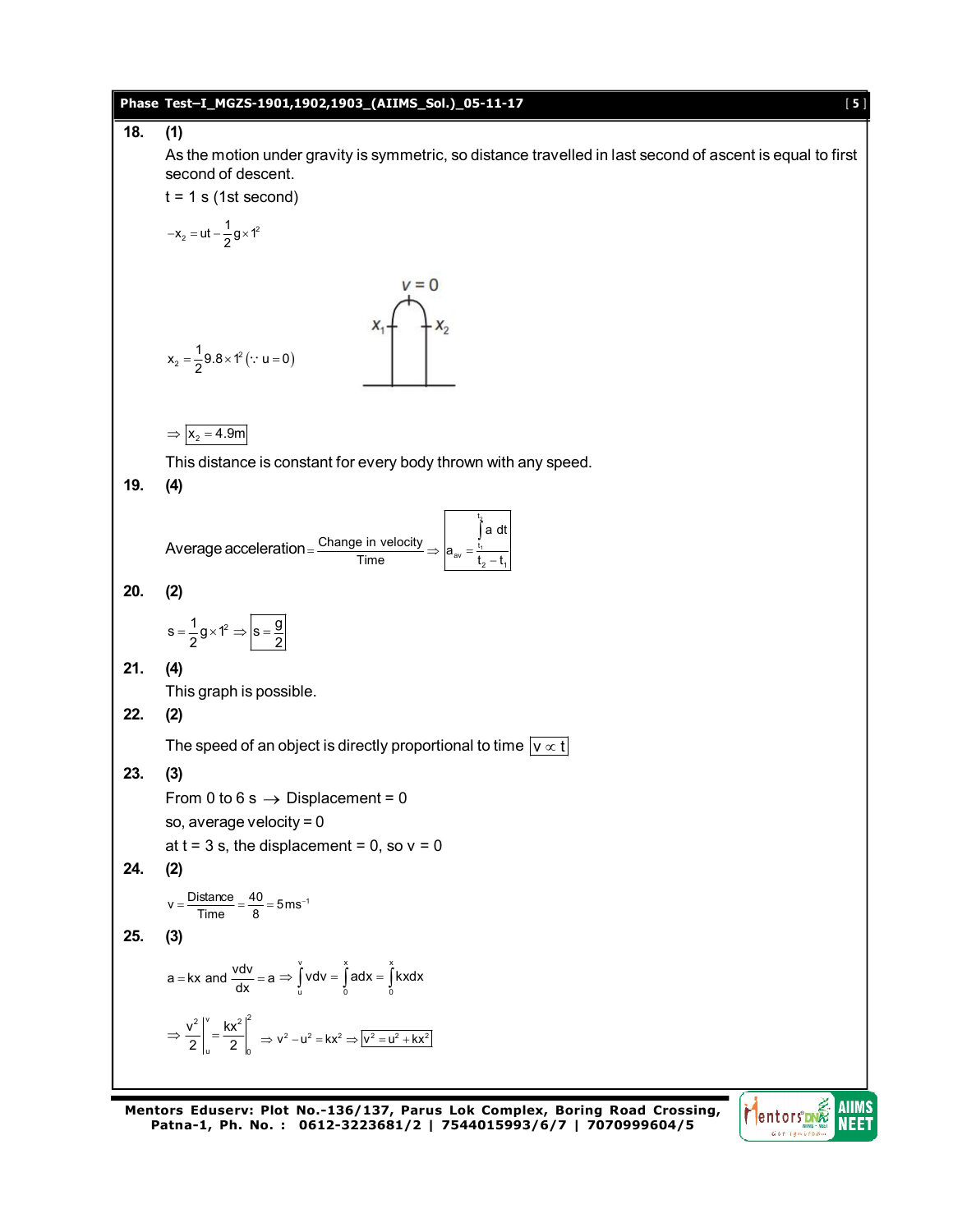| [6]        |                                                                                                                                                                                                                                                                                                                                                                                                                                                    | Phase Test-I_MGZS-1901,1902,1903_(AIIMS_Sol.)_05-11-17             |
|------------|----------------------------------------------------------------------------------------------------------------------------------------------------------------------------------------------------------------------------------------------------------------------------------------------------------------------------------------------------------------------------------------------------------------------------------------------------|--------------------------------------------------------------------|
| 26.        | (4)                                                                                                                                                                                                                                                                                                                                                                                                                                                |                                                                    |
|            | $v_B^2 - v_A^2 = -2g\left(\frac{H}{2}\right)$                                                                                                                                                                                                                                                                                                                                                                                                      |                                                                    |
|            | $\Rightarrow$ 0 - 400 = -2 × 10 × $\frac{H}{2}$                                                                                                                                                                                                                                                                                                                                                                                                    | $v = 0$<br>$\frac{H}{2}$<br>$20 \text{ m/s}$<br>$\frac{H}{2}$<br>H |
|            | $ 40 \text{ m} = H $<br>$\Rightarrow$                                                                                                                                                                                                                                                                                                                                                                                                              |                                                                    |
| 27.<br>28. | (4)<br>None of the graph is physically possible.<br>(2)<br>Let the total height of tower = $H$<br>Total time of journey $= t$<br>Time taken to cover the $\frac{5h}{9}$ is = last second<br>so, $S_t - S_{t-1} = \frac{5h}{9}$<br>$\Rightarrow \frac{1}{2}gt^2 - \frac{1}{2}gt-1)^2 = \frac{5}{9} \times \frac{1}{2}gt^2$<br>$\Rightarrow \frac{1}{2}$ g(t <sup>2</sup> – t <sup>2</sup> – 1 + 2t) = $\frac{1}{2}$ gt <sup>2</sup> × $\frac{5}{9}$ | $\left \cdot\cdot h=\frac{1}{2}gt^2\right $                        |
|            |                                                                                                                                                                                                                                                                                                                                                                                                                                                    |                                                                    |
|            | ⇒ $(2t-1) = \frac{5}{9}t^2$                                                                                                                                                                                                                                                                                                                                                                                                                        | $\int_0^{\infty}$ (t - 1) s<br>$\frac{5h}{2}$                      |
|            | $\Rightarrow$ 18t - 9 = 5t <sup>2</sup>                                                                                                                                                                                                                                                                                                                                                                                                            |                                                                    |
|            | $\Rightarrow$ 5t <sup>2</sup> - 18t + 9 = 0                                                                                                                                                                                                                                                                                                                                                                                                        |                                                                    |
|            | $\Rightarrow$ 5t <sup>2</sup> - 15t - 3t + 9 = 0                                                                                                                                                                                                                                                                                                                                                                                                   |                                                                    |
|            |                                                                                                                                                                                                                                                                                                                                                                                                                                                    |                                                                    |

Entors DNE AIIMS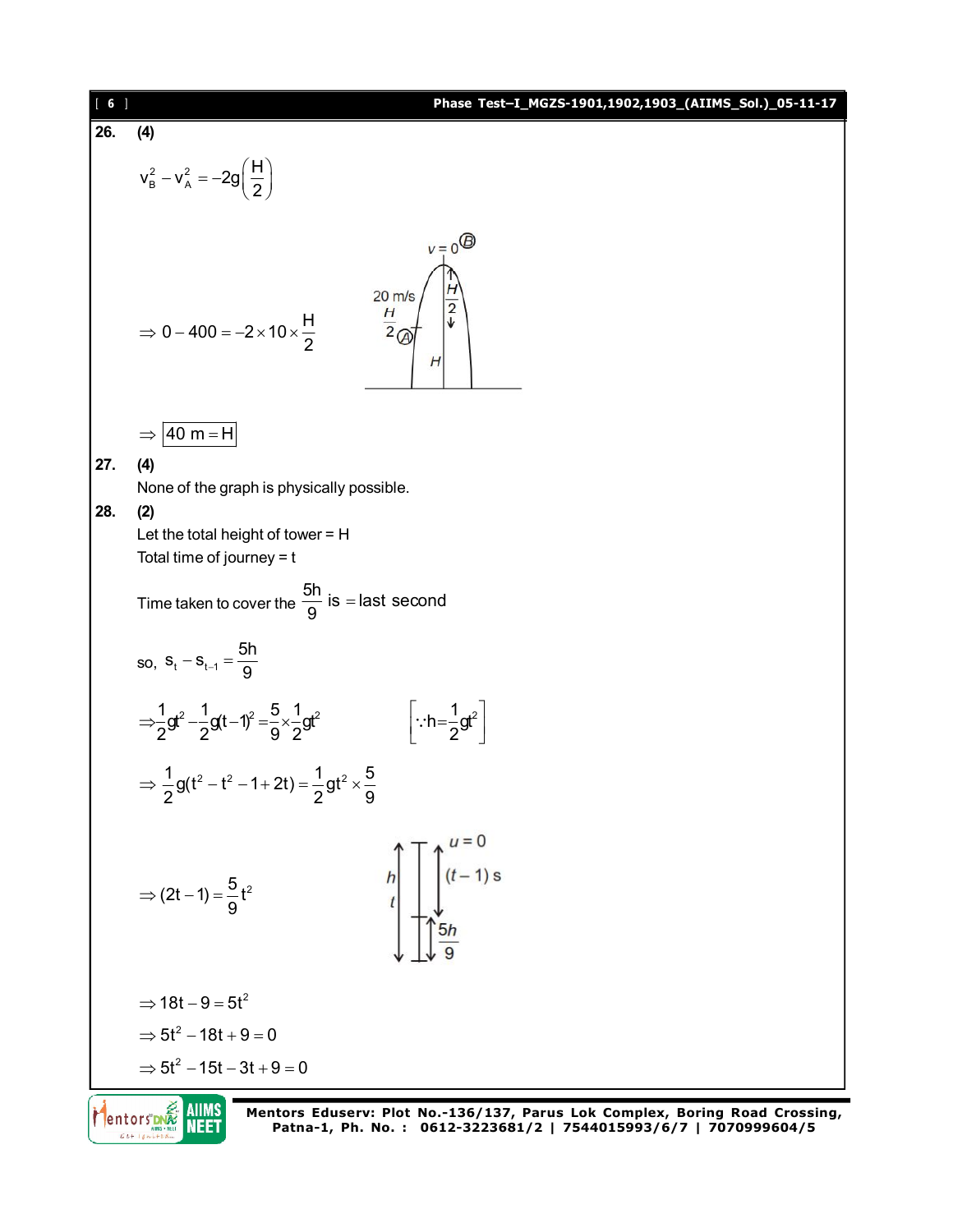## **Phase Test–I\_MGZS-1901,1902,1903\_(AIIMS\_Sol.)\_05-11-17** [ **7** ]

⇒ 5t(t-3) – 3(t-3) = 0  
\n⇒ (5t-3)(t-3) = 0  
\nt = 
$$
\frac{3}{5}
$$
,  $\frac{|\overline{r} = 3s|}{|\overline{r} = 3s|}$  (t =  $\frac{3}{5}$ , doesn't satisfy the given criterion, so we neglect it)  
\n29. (3)  
\nGiven vectors can be rewritten as  $\overline{A} = 2\hat{i} + 3\hat{j} + 8\hat{k}$  and  $\overline{B} = -4\hat{i} + 4\hat{j} + \alpha\hat{k}$   
\nDot product of these vectors should be equal to zero because they are perpendicular.  
\n $\therefore \overline{A} \cdot \overline{B} = -8 + 12 + 8\alpha = 0 \Rightarrow 8\alpha = -4 \Rightarrow \alpha = -1/2$   
\n30. (3)  
\nWe know that  $\overline{A} \times \overline{B} = -(\overline{B} \times \overline{A})$  because the angle between these two is always 90°.  
\nBut if the angle between  $\overline{A}$  and  $\overline{B}$  is 0 or  $\pi$ . Then  $\overline{A} \times \overline{B} = \overline{B} \times \overline{A} = 0$ .  
\n31. (1)  
\n $W = \overline{F} \cdot \overline{S} = (5\hat{i} + 6\hat{j} + 4\hat{k})(6\hat{i} - 5\hat{k}) = 30 - 20 = 10$   
\n32. (4)  
\n $\cos \theta = \frac{\overline{A}\overline{B}}{AB} = \frac{42 + 24 - 12}{\sqrt{36 + 36 + 9}\sqrt{49 + 16 + 16}} = \frac{56}{9\sqrt{71}}$   
\n $\cos \theta = \frac{56}{9\sqrt{71}}$ .  $\sin \theta = \frac{\sqrt{5}}{3}$  or  $\theta = \sin^{-1}(\frac{\sqrt{5}}{3})$   
\n33. (2)  
\n $|\overline{A} \times \overline{B}| = \overline{A}.\overline{B} \Rightarrow AB \sin \theta = AB \cos \theta \Rightarrow \tan \theta = 1$   
\n $\therefore \theta = 45^\circ$   
\n34. (1)  
\n35. (4)  
\n $|\overline{A} \times \$ 

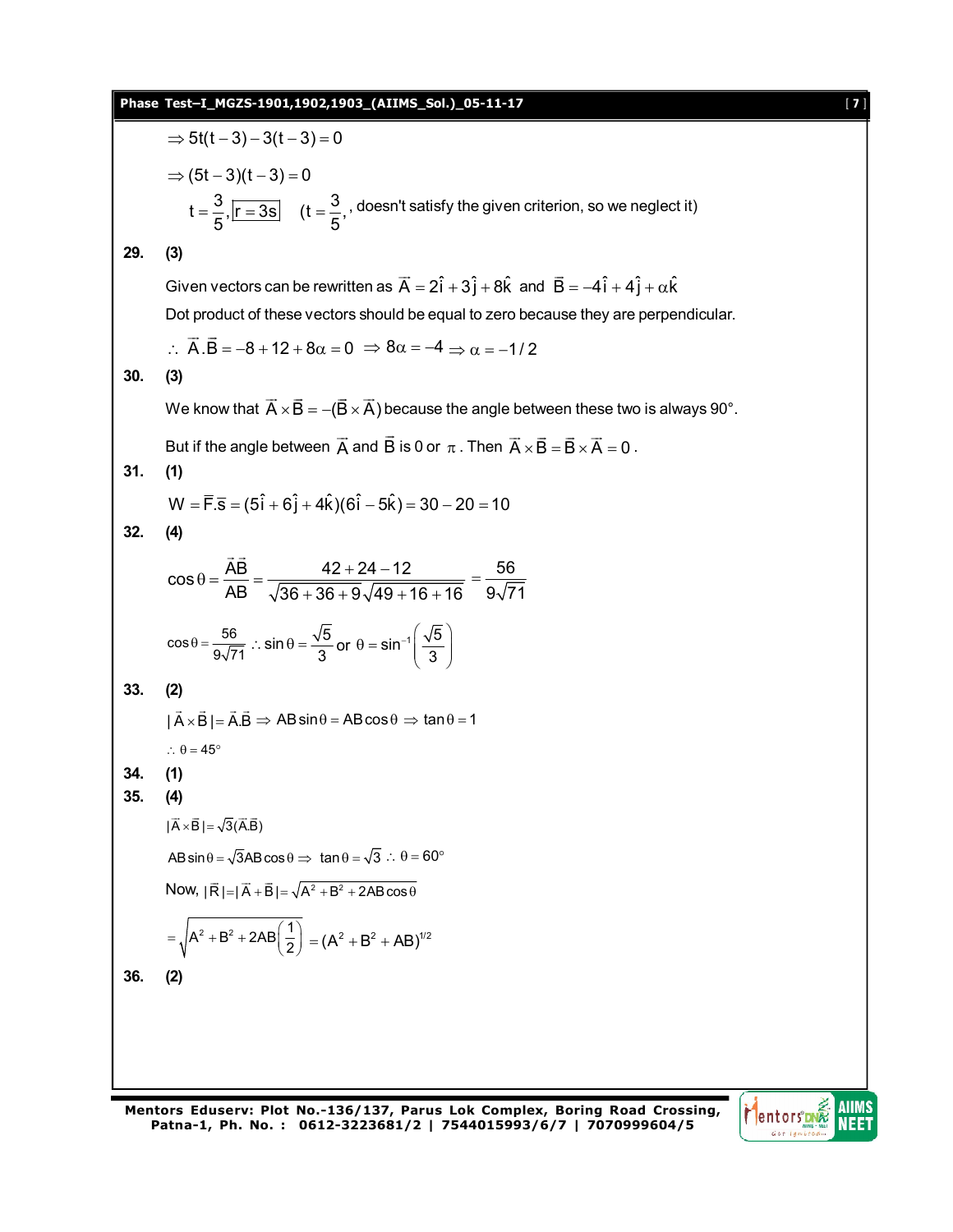| [ 8 ]      |                                                                             |                                                              |     |     |                  |            |                                                                                                                                                                                                                                  |            | Phase Test-I_MGZS-1901,1902,1903_(AIIMS_Sol.)_05-11-17           |  |  |
|------------|-----------------------------------------------------------------------------|--------------------------------------------------------------|-----|-----|------------------|------------|----------------------------------------------------------------------------------------------------------------------------------------------------------------------------------------------------------------------------------|------------|------------------------------------------------------------------|--|--|
| 37.        | (2)                                                                         |                                                              |     |     |                  |            |                                                                                                                                                                                                                                  |            |                                                                  |  |  |
|            |                                                                             | Tcos 30°                                                     |     |     |                  |            |                                                                                                                                                                                                                                  |            |                                                                  |  |  |
|            | $T \sin 30^\circ \longleftarrow \longrightarrow 30N$                        |                                                              |     |     |                  |            |                                                                                                                                                                                                                                  |            |                                                                  |  |  |
|            |                                                                             |                                                              |     |     |                  |            |                                                                                                                                                                                                                                  |            |                                                                  |  |  |
|            |                                                                             |                                                              |     |     |                  |            |                                                                                                                                                                                                                                  |            |                                                                  |  |  |
|            | From the figure $T \sin 30^\circ = 30$ (i)                                  |                                                              |     |     |                  |            |                                                                                                                                                                                                                                  |            |                                                                  |  |  |
|            | $T\cos 30^\circ = W$ (ii)<br>By solving equation (i) and (ii) we get        |                                                              |     |     |                  |            |                                                                                                                                                                                                                                  |            |                                                                  |  |  |
|            |                                                                             | $W = 30\sqrt{3}N$ and T = 60N                                |     |     |                  |            |                                                                                                                                                                                                                                  |            |                                                                  |  |  |
| 38.        | (3)                                                                         |                                                              |     |     |                  |            |                                                                                                                                                                                                                                  |            |                                                                  |  |  |
|            | $\sin^2 \alpha + \sin^2 \beta + \sin \gamma$                                |                                                              |     |     |                  |            |                                                                                                                                                                                                                                  |            |                                                                  |  |  |
|            |                                                                             | $= 1 - \cos^2 \alpha + 1 - \cos^2 \beta + 1 - \cos^2 \gamma$ |     |     |                  |            |                                                                                                                                                                                                                                  |            |                                                                  |  |  |
|            |                                                                             | $= 3 - (cos2 \alpha + cos2 \beta + cos2 \gamma) = 3 - 1 = 2$ |     |     |                  |            |                                                                                                                                                                                                                                  |            |                                                                  |  |  |
| 39.        | (2)                                                                         |                                                              |     |     |                  |            |                                                                                                                                                                                                                                  |            |                                                                  |  |  |
| 40.        | (4)                                                                         |                                                              |     |     |                  |            |                                                                                                                                                                                                                                  |            |                                                                  |  |  |
|            |                                                                             |                                                              |     |     |                  |            | $\Delta v = 2v \sin \left( \frac{90^{\circ}}{2} \right) = 2v \sin 45^{\circ} = 2v \times \frac{1}{\sqrt{2}} = \sqrt{2}v$<br>= $\sqrt{2} \times r\omega = \sqrt{2} \times 1 \times \frac{2\pi}{60} = \frac{\sqrt{2}\pi}{30}$ cm/s |            |                                                                  |  |  |
| 41.        | (1)                                                                         | 42.                                                          | (3) | 43. | (1)              | 44.        | (3)                                                                                                                                                                                                                              | 45.        | (2)                                                              |  |  |
| 46.<br>51. | (3)<br>(2)                                                                  | 47. (4) 48. (2)<br>52.                                       | (1) | 53. | (2)              | 49.<br>54. | (4)<br>(2)                                                                                                                                                                                                                       | 50.<br>55. | (3)<br>(1)                                                       |  |  |
| 56.        | (1)                                                                         | 57.                                                          | (1) | 58. | (2)              | 59.        | (1)                                                                                                                                                                                                                              | 60.        | (2)                                                              |  |  |
|            |                                                                             |                                                              |     |     | <b>CHEMISTRY</b> |            |                                                                                                                                                                                                                                  |            |                                                                  |  |  |
| 61.        | (1)                                                                         |                                                              |     |     |                  |            |                                                                                                                                                                                                                                  |            |                                                                  |  |  |
|            |                                                                             | $Cu+ - 1s2 2s2 2p6 3s2 3p6 3d10$                             |     |     |                  |            |                                                                                                                                                                                                                                  |            |                                                                  |  |  |
| 62.        | (3)                                                                         |                                                              |     |     |                  |            |                                                                                                                                                                                                                                  |            |                                                                  |  |  |
|            | $n = 5l = 0 \rightarrow 5s$                                                 |                                                              |     |     |                  |            |                                                                                                                                                                                                                                  |            |                                                                  |  |  |
|            | $n = 4$ $l = 1 \rightarrow 4P$                                              |                                                              |     |     |                  |            |                                                                                                                                                                                                                                  |            |                                                                  |  |  |
|            |                                                                             | $n = 3$ $l = 2 \rightarrow 3d \rightarrow$ lower energy.     |     |     |                  |            |                                                                                                                                                                                                                                  |            |                                                                  |  |  |
| 63.        | (4)                                                                         |                                                              |     |     |                  |            |                                                                                                                                                                                                                                  |            |                                                                  |  |  |
|            | $E_1 = -13.6$ ev                                                            |                                                              |     |     |                  |            |                                                                                                                                                                                                                                  |            |                                                                  |  |  |
|            |                                                                             |                                                              |     |     |                  |            |                                                                                                                                                                                                                                  |            |                                                                  |  |  |
|            | $E_2 = -3.4$ ev                                                             |                                                              |     |     |                  |            |                                                                                                                                                                                                                                  |            |                                                                  |  |  |
|            |                                                                             | $\Delta E = E_2 - E_1 = 13.6 - 3.4 = 10.2$ ev                |     |     |                  |            |                                                                                                                                                                                                                                  |            |                                                                  |  |  |
|            | Mentors Eduserv: Plot No.-136/137, Parus Lok Complex, Boring Road Crossing, |                                                              |     |     |                  |            |                                                                                                                                                                                                                                  |            |                                                                  |  |  |
|            | entors<br>$60 + 14$                                                         | AIIMS                                                        |     |     |                  |            |                                                                                                                                                                                                                                  |            | Patna-1, Ph. No.: 0612-3223681/2   7544015993/6/7   7070999604/5 |  |  |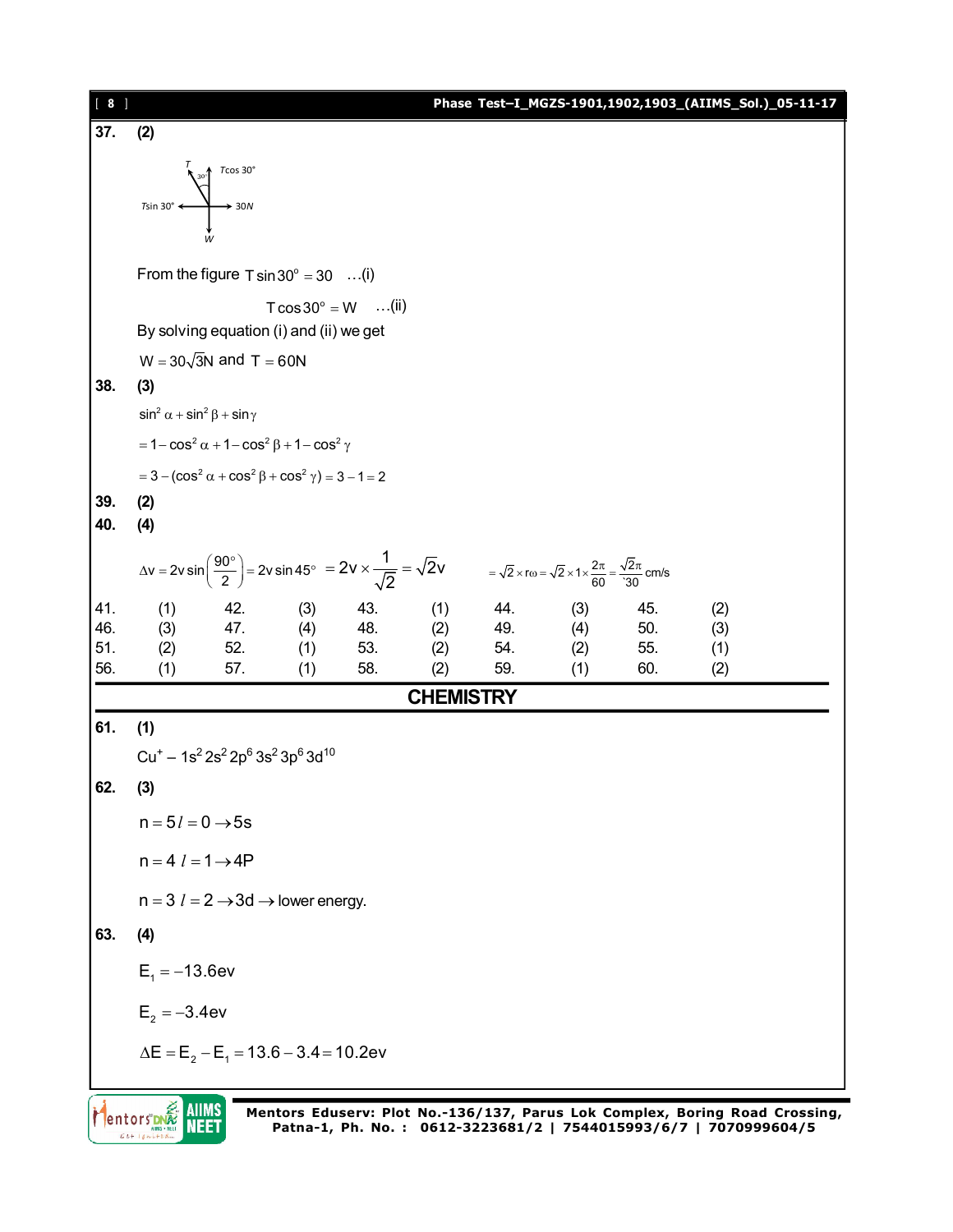|     | Phase Test-I_MGZS-1901,1902,1903_(AIIMS_Sol.)_05-11-17<br>$[9]$                                       |
|-----|-------------------------------------------------------------------------------------------------------|
| 64. | (2)                                                                                                   |
| 65. | (3)                                                                                                   |
|     | $For He+$                                                                                             |
|     | E = -13.6 $\frac{Z^2}{n^2}$ = - $\frac{13.6 \times Z^2}{1^2}$ = -54.4ev                               |
| 66. | (1)                                                                                                   |
|     | $\frac{1}{\lambda} = R \left( \frac{1}{1^2} - \frac{1}{\infty^2} \right)$                             |
|     | $\frac{1}{2}$ = 1.097 × 10 <sup>7</sup>                                                               |
|     | $\frac{1}{\lambda} = \frac{1}{1.097} \times 10^{-7}$ m                                                |
|     | $=\frac{100}{1.097} \times 10^{-9}$ m = 91 nm                                                         |
| 67. | (2)                                                                                                   |
| 68. | (1)                                                                                                   |
|     | $Fe^{+2} - 1s^2$ 2s <sup>2</sup> 2p <sup>6</sup> 3s <sup>2</sup> 3p <sup>6</sup> 3d <sup>6</sup>      |
| 69. | (3)                                                                                                   |
|     | $Mn^{2}$ has maximum unpaired electron (5) so its magnetic moment is highest.                         |
| 70. | (2)                                                                                                   |
|     | $n = 3, l = 2$ m = $+2 \rightarrow 3d$                                                                |
|     | $m = -2 - 1$ 0 + 1 + 2                                                                                |
| 71. | (4)                                                                                                   |
| 72. | (2)                                                                                                   |
|     | orbital angular momentum = $\sqrt{l(l+1)}\frac{h}{2\pi}$                                              |
|     | = $\sqrt{l(1+1)} \frac{h}{2\pi}$                                                                      |
|     | $=\sqrt{2}\frac{h}{2\pi}=\frac{h}{\sqrt{2}\pi}$<br>$\boldsymbol{\breve{\varepsilon}}$<br><b>AllMe</b> |

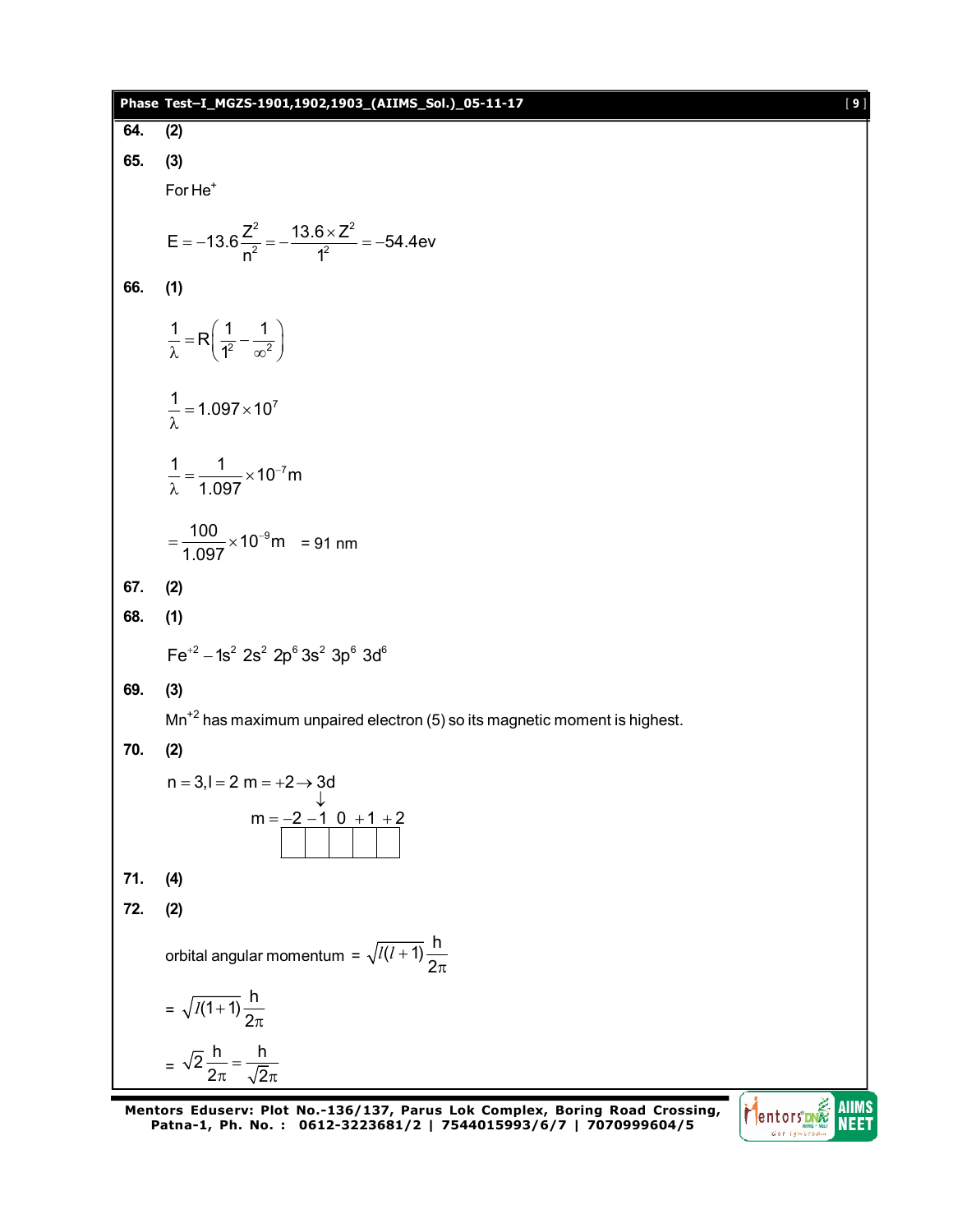| [10]         |                                                                                                                                   |                                         |            |              |            |              |            |              | Phase Test-I_MGZS-1901,1902,1903_(AIIMS_Sol.)_05-11-17 |  |  |
|--------------|-----------------------------------------------------------------------------------------------------------------------------------|-----------------------------------------|------------|--------------|------------|--------------|------------|--------------|--------------------------------------------------------|--|--|
| 73.          | (3)                                                                                                                               |                                         |            |              |            |              |            |              |                                                        |  |  |
| 74.          | (1)                                                                                                                               |                                         |            |              |            |              |            |              |                                                        |  |  |
| 75.          | (4)                                                                                                                               |                                         |            |              |            |              |            |              |                                                        |  |  |
|              |                                                                                                                                   | $4PH_3 \xrightarrow{\Delta} P_4 + 6H_2$ |            |              |            |              |            |              |                                                        |  |  |
|              | 4 ml PH <sub>3</sub> gives 6 ml H <sub>2</sub>                                                                                    |                                         |            |              |            |              |            |              |                                                        |  |  |
|              | 100 ml PH <sub>3</sub> = $\frac{6}{4}$ × 100 = 150 mlH <sub>2</sub> .<br>$\ddot{\cdot}$                                           |                                         |            |              |            |              |            |              |                                                        |  |  |
|              |                                                                                                                                   | so volume increases by 50 ml.           |            |              |            |              |            |              |                                                        |  |  |
| 76.          | (3)                                                                                                                               |                                         |            |              |            |              |            |              |                                                        |  |  |
| 77.          | (2)                                                                                                                               |                                         |            |              |            |              |            |              |                                                        |  |  |
|              | % of 1st isotope × At.mass + %<br>of 2nd isotope $\times$ At. mass + %<br>of 3rd isotope × At. mass.<br>Average at. mass =<br>100 |                                         |            |              |            |              |            |              |                                                        |  |  |
| 78.          | (3)                                                                                                                               |                                         |            |              |            |              |            |              |                                                        |  |  |
| 79.          | (1)                                                                                                                               |                                         |            |              |            |              |            |              |                                                        |  |  |
| 80.          | (1)                                                                                                                               |                                         |            |              |            |              |            |              |                                                        |  |  |
|              | Let molar mass be x                                                                                                               |                                         |            |              |            |              |            |              |                                                        |  |  |
|              | $x \times \frac{4.6}{100} = 56$                                                                                                   |                                         |            |              |            |              |            |              |                                                        |  |  |
|              |                                                                                                                                   | ∴ $x = \frac{5600}{4.6} = 1200u$ .      |            |              |            |              |            |              |                                                        |  |  |
| 81.          | (4)                                                                                                                               | 82.                                     | (1)        | 83.          | (1)        | 84.          | (3)        | 85.          | (2)                                                    |  |  |
| 86.          | (2)                                                                                                                               | 87.                                     | (2)        | 88.          | (3)        | 89.          | (2)        | 90.          | (1)                                                    |  |  |
| 91.          | (1)                                                                                                                               | 92.                                     | (1)        | 93.          | (3)        | 94.          | (1)        | 95.          | (3)                                                    |  |  |
| 96.          | (4)                                                                                                                               | 97.                                     | (1)        | 98.          | (2)        | 99.          | (3)        | 100          | (1)                                                    |  |  |
| 101.         | (1)                                                                                                                               | 102.                                    | (3)        | 103.         | (1)        | 104.         | (1)        | 105.         | (2)                                                    |  |  |
| 106.<br>111. | (1)<br>(1)                                                                                                                        | 107.<br>112.                            | (1)<br>(4) | 108.<br>113. | (2)<br>(3) | 109.<br>114. | (2)<br>(3) | 110.<br>115. | (2)<br>(1)                                             |  |  |
| 116.         | (1)                                                                                                                               | 117.                                    | (1)        | 118.         | (1)        | 119.         | (1)        | 120.         |                                                        |  |  |
|              |                                                                                                                                   |                                         |            |              |            |              |            |              | (2)                                                    |  |  |
|              |                                                                                                                                   |                                         |            |              |            |              |            |              |                                                        |  |  |
|              |                                                                                                                                   |                                         |            |              |            |              |            |              |                                                        |  |  |
|              |                                                                                                                                   |                                         |            |              |            |              |            |              |                                                        |  |  |

AllMS